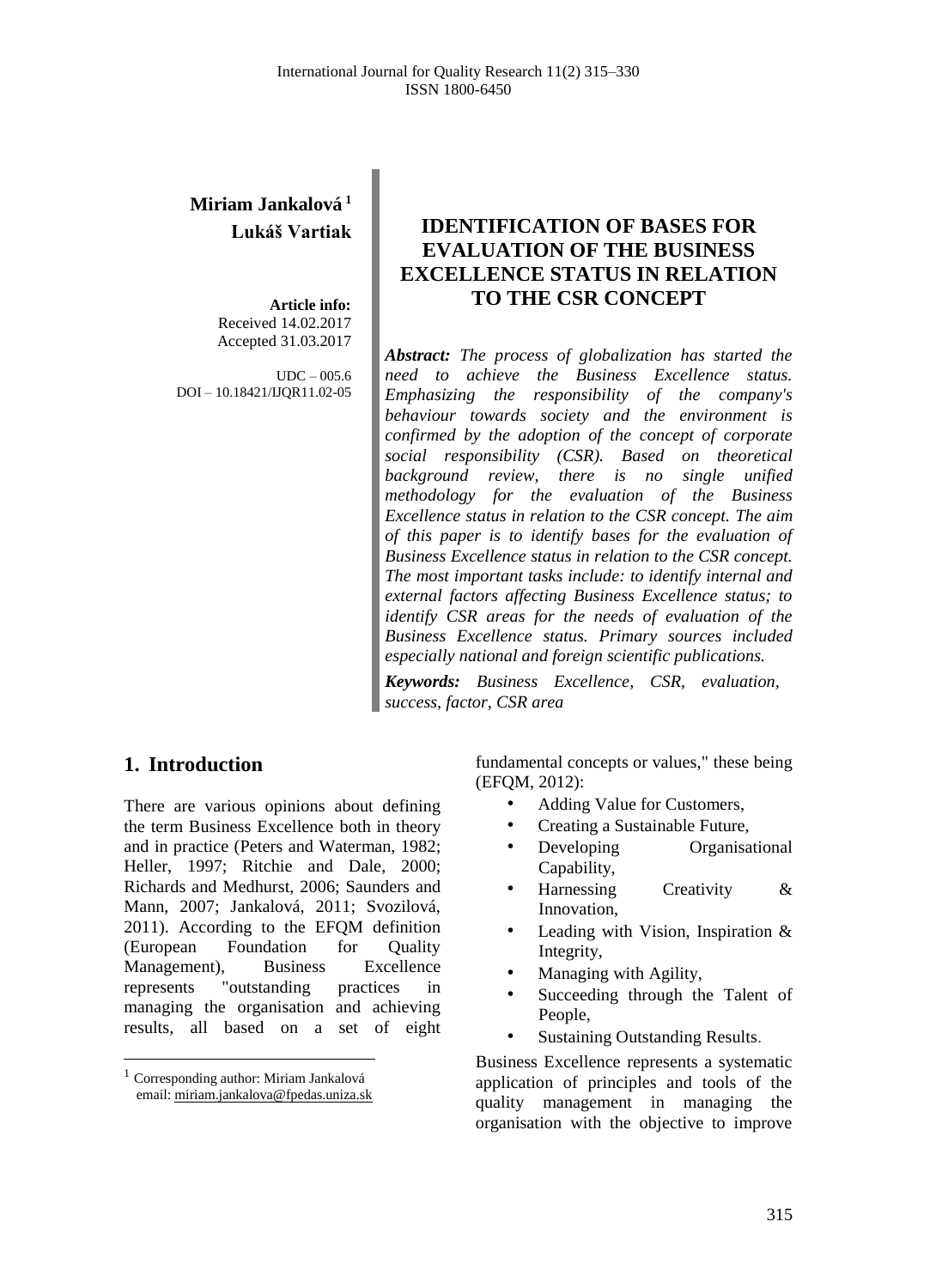

the performance of processes based on the satisfaction of customers and value for stakeholders, such as owners, management, subjects within supply-customer relationships, public service (Ritchie and Dale, 2000). Business Excellence aims to improve the performance in each aspect of the organisation so as to increase the overall performance. Specific tools and techniques can be implemented with the aim to improve almost any existing process in the organisation, whether its output consists of product or service (Saunders and Mann, 2007). Jankalová (2011) describes an organisation that achieves the Business Excellence status to be successful and excellent. According to her, Business Excellence is an infinite road and represents for the organisation a reform that affects the method of managing it. It is a process of continuous improving of all aspects important for stakeholders (Jankalová, 2011). Business Excellence helps to identify the value and at the same time the process of value creation in time. That to a certain extent determines the term value by how the organisation can systematically apply principles and tools of quality management in its processes. The value-oriented principle should proceed from the organisation management up to its individual components.

According to the company GEODIS (2015), which belongs to leading supply chain operators in Europe and worldwide, satisfying requirements of stakeholders constitutes a basis not only for Business Excellence, but also for CSR. In addition to orientation to stakeholders, another common sign for both CSR and Business Excellence is the sustainable development. Arabia CSR Network (2016), as the first multistakeholder platform that engages small and large businesses and government institutions to strengthen their commitment to sustainable development across the Arab world states that the sustainability of an organisation can be achieved only through excellent results in both the CSR and

Business Excellence field. EFQM (2015) shares this opinion, saying that the commitment to sustainability is demonstrated by integration of CSR and Business Excellence. However, there are several authors who claim that CSR is only a tool to achieve the Business Excellence. For instance, SPRING Singapore (2011), agency of the Ministry of Industry and Commerce in Singapore, perceives the CSR as one of the requirements that need to be met on the road to achieving the Business Excellence. And, similarly, Business Excellence models can be applied in the organisation only if the organisation previously adopted the CSR concept. Authors Frolova and Lapina (2014) develop this opinion and perceive the CSR together with quality management systems as tools for achieving the Business Excellence status. Another train of through is represented by Ghobadian et al. (2007), thinking about the CSR as integrated part of Business Excellence philosophy. According to them, CSR and Business Excellence could represent joint components of a generalised model. Porter and Tanner (2004) also consider the CSR as constituting a part of the Business Excellence. They justify their claim by the fact that in 2002 one of the fundamental principles of the EFQM excellence model named public responsibility was substituted with the CSR concept. They define this connection as follows: "Excellent organisation strives to satisfy needs of stakeholders and boasts by achieving success." This relationship between the CSR and Business Excellence was confirmed also by the EU initiative resulting in creating a model (European Corporate Sustainability Framework for managing complexity and corporate transformation – ECSF), later transformed to the Cubrix model. ECSF (currently Cubrix) thus represents after the EFQM excellence model another Business Excellence model containing also the CSR (van Marrewijk et al., 2004; van Marrewijk, 2010).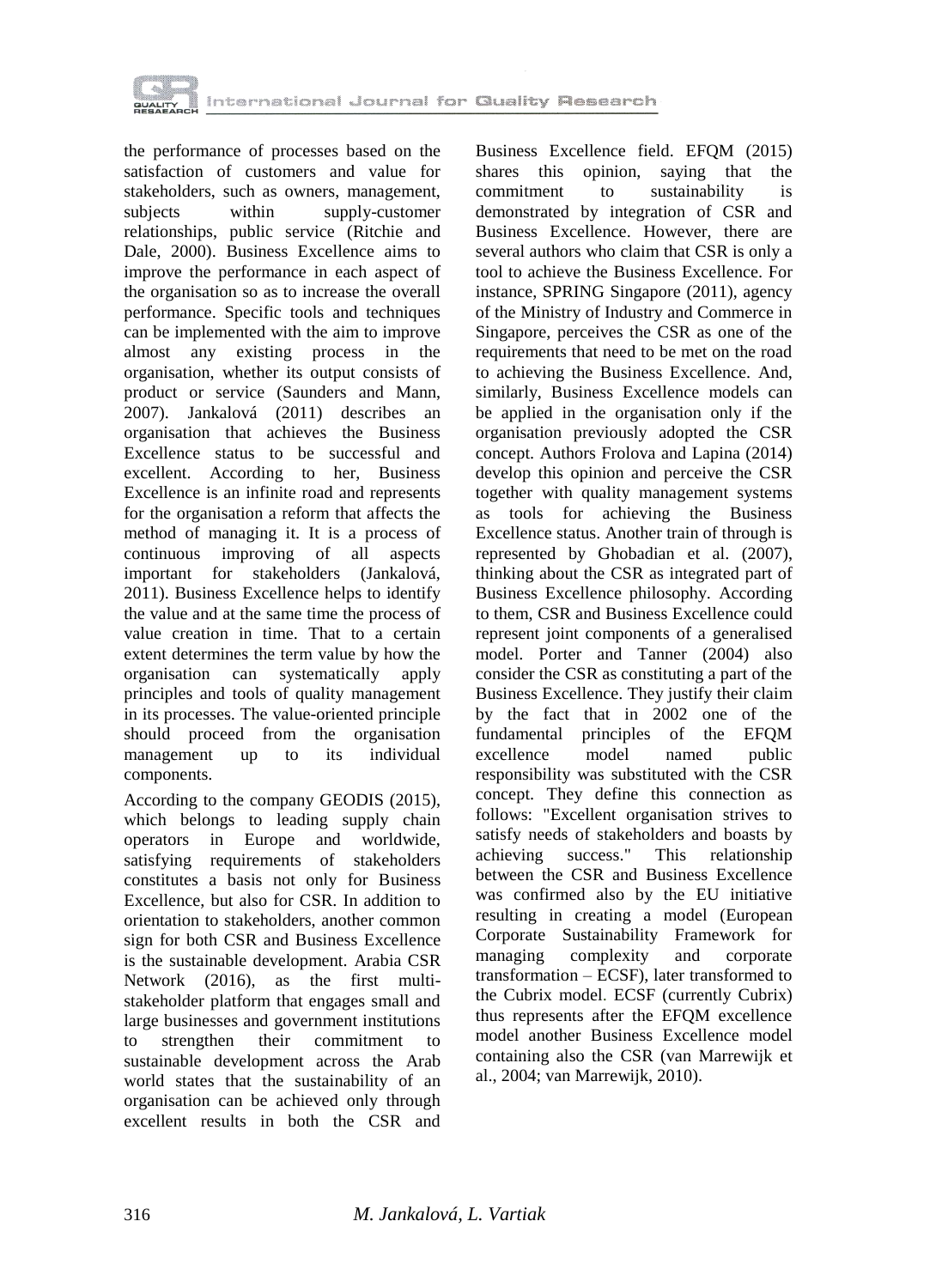

There is a relationship between the Business Excellence and CSR that can be defined on the grounds of the following five trends of opinion:

- CSR and Business Excellence are similar concepts and their common signs are orientation to the satisfaction of needs of stakeholders and effort to achieve sustainable development (GEODIS, 2015);
- sustainability can be achieved only through the integration of CSR and Business Excellence (Arabia CSR Network, 2016; EFQM, 2015);
- CSR represents a tool for achieving the Business Excellence (SPRING Singapore, 2011; Frolova and Lapina, 2014);
- CSR represents an integrated part of Business Excellence (Ghobadian et al., 2007; Porter and Tanner, 2004; van Marrewijk et al., 2004; van Marrewijk, 2010);
- CSR represents another step in the field of Business Excellence development (Zwetsloot and van Marrewijk, 2004).

The issue of evaluation of the Business Excellence status in relation to the CSR concept is dealt with especially by national and international institutions (NIST, Excellence Canada, SAI Global, EFQM, SPRING Singapore) that have created and regularly review Business Excellence models (The Baldrige Criteria for Performance Excellence, The Canadian Framework for Business Excellence, The Australian Business Excellence Framework, The EFQM Excellence Model, The Singapore Business Excellence Framework). The principle of Business Excellence models is achieving the excellence in everything the organisation does (management, strategy, orientation to customer, information management, people and processes management), and, what is the most important, achieving better business results (Mann et al., 2011). Business Excellence

models represent a widely used framework that helps organisations to evaluate their performance and procedures in many areas and to determine objectives and measures for improvement. It is a framework for the benchmarking and audit at the same time, which is based on the TQM philosophy and on the need of a holistic development of the organisation (Tidd et al., 2005). These models are used to assess how well fundamental values and principles of Business Excellence are implemented in the organisation (Mann et al., 2011). During the last three decades, many countries have followed the trend of creation of national quality awards, in which organisations are evaluated on the grounds of Business Excellence models (Lee, 2014), and Miguel (2004) identified 76 national quality awards, which use Business Excellence models for evaluation. According to the UN Economic Commission for Europe (2005), there were at least 90 competitions evaluating quality or Business Excellence in at least 75 countries in years 2004-2005. It can be established on the basis of outcomes from the research performed in 2011 that Business Excellence models are currently used at least in 83 countries worldwide as criteria for national quality awards and at the same time as a key mechanism aiding organisations in continuous improvement (Mann et al., 2011). Business Excellence models lead organisation towards sustainable first-class results. They are based on principles that have proved their worth in practice and actually work. These principles or basic concepts are similar for majority of Business Excellence models (Sirohi, 2011). By comparing globally most frequently used Business Excellence models, Porter & Tanner (2004) reached the conclusion that following nine fundamental principles of Business Excellence can be determined:

 Leadership (The specific leadership behaviours of setting a clear direction and values for the organization, creating customer focus, and empowering the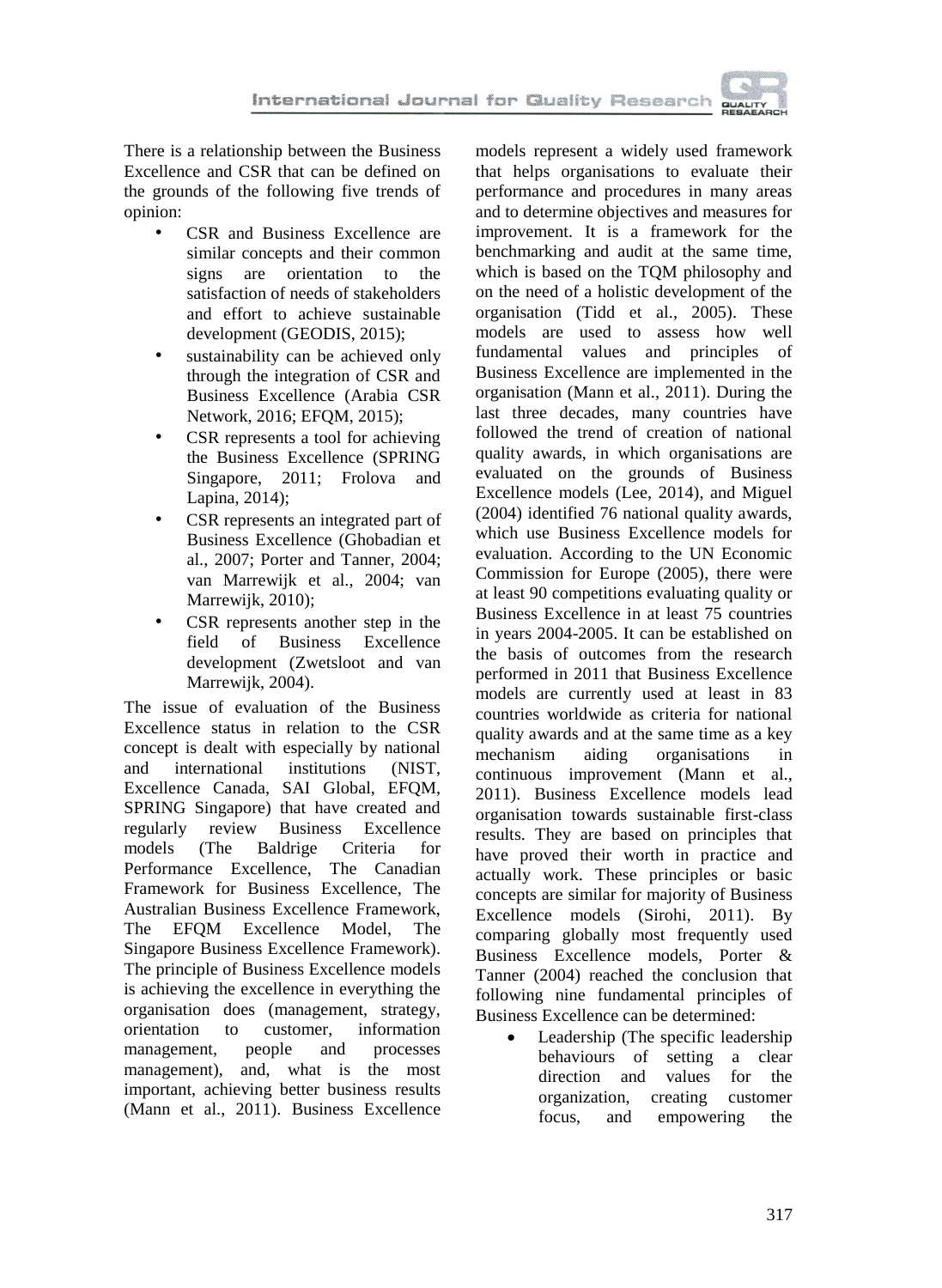International Journal for Quality Research

organization and its people in the pursuit of excellence are key to all excellence approaches);

- Customer focus (The voice of the customer is critical in designing the product or service 'offer', and in designing the processes that impact on the customer);
- Strategic alignment (An excellence approach can be differentiated from many TQM-type programmes, where a lack of strategic integration frequently results in bolt-on quality programmes);
- Organizational learning, innovation and improvement (Stimulating individual and organizational learning, innovation and improvement through the effective sharing of knowledge and information is a critical element in an excellence approach);
- People focus (An organization's success is highly dependent upon the knowledge, skills, creativity and motivation of its people. This 'people potential' is best harnessed through shared values supported by a culture of trust and empowerment);
- Partnership development (Organizations need to develop longer-term strategic mutually beneficial partnerships with a range of external partners, including customers, suppliers and education organizations. Successful longerterm partnerships focus on delivering sustained value for the partners);
- Fact-based processes management (The focus of all excellence approaches is on designing processes to meet customer requirements, systematically managing processes on the basis of facts and improving processes on the basis of customer feedback and feedback from the process itself.

Process capability is based on the ability of the organization's processes to meet customer requirements);

- Results focus (Excellence is concerned with creating value for all the key stakeholders, including customers, employees, suppliers and partners, the public and the community at large. Balancing the needs of all these key stakeholders is a critical part of developing successful strategies);
- Social responsibility (Responsibility to the public, ethical behaviour and good citizenship are important in an excellence approach, and are critical to the longer-term interest of the organization).

A significant contribution with new knowledge was made by the initiative of the European Union, resulting in a modified Business Excellence model (CUBRIX) containing CSR elements. The interconnection of Business Excellence and CSR is continuously supported also by research and investigation teams (Hardjono and van Marrewijk, 2001; Kok et al., 2001; McAdam and Leonard, 2003; van Marrewijk et al., 2004; Garvare and Isaksson, 2005; Čierna, 2008; Rostášová and Žiačková, 2010; Talwar, 2011; Neergaard and Pedersen, 2012; Kaufmann and Olaru, 2012; Ringrose, 2013; Frolova and Lapina, 2014; Nicolaides, 2015; Jankalová and Jankal, 2016; Jankal and Jankalová, 2016). Authors McAdam and Leonard (2003) focused in their research on the sustainable development, which is in their opinion created by connecting the CSR and TQM, whereas the link connecting CSR and TQM is the business ethics. According to them, ethics represents a core of each organisation, both in its foundation and in its continuous development. The TQM concept contains ethical principles, as well as the CSR concept, having ethics as a major part of it since the start. Authors therefore assume that the TQM concept implemented in the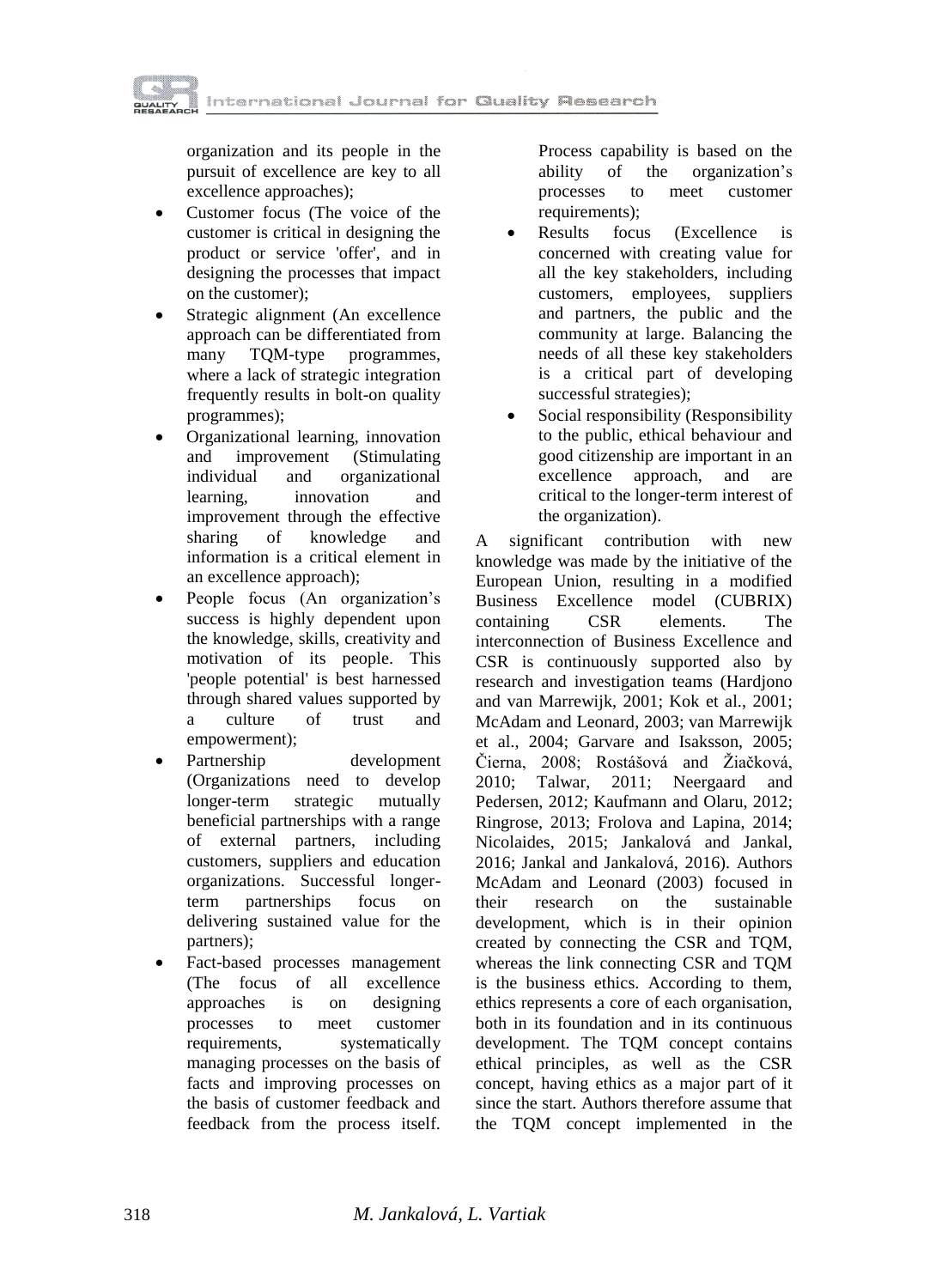

organisation serves as a catalyst for adopting the CSR concept. Authors highlight the fact that Business Excellence models serving to evaluated contestants in national quality awards (The Baldrige Criteria for Performance Excellence, The EFQM Excellence Model), which were at first marked as TQM models, contain in them elements of the CSR concept. However, looking at these models more closely, authors reached the conclusion that these models are created especially for the evaluation of the Business Excellence status, whereas their application for the evaluation of the CSR is virtually impossible. American authors Foote et al. (2010) focused in their research on the interconnection between the CSR and Business Excellence concepts. In their opinion, the possibility to interconnect these two approaches is based on the proximity of CSR and Business Excellence to three elements, namely the company strategy, company performance and the environment. In addition to that, the CSR concept is anchored in each organisation also in the management (Strenitzerová, 2014), support of local communities and ethical behaviour in line with the law, whereas these are elements occurring also in majority of Business Excellence models. Authors of the research reached the conclusion that The Baldrige Criteria for Performance Excellence is an ideal model for evaluating the Business Excellence status in relation to the CSR concept. According to them, the development of The Baldrige Criteria for Performance Excellence form had to adjust to the growing significance of the CSR concept, whereas CSR principles were incorporated also into individual criteria. That makes this model extraordinary and predetermines it not only for the evaluation of the Business Excellence status, but also of the CSR concept, what aids the company in improving its performance in the field of quality and social responsibility. Neergaard and Pedersen (2012) dealt with the integration of CSR in The EFQM Excellence Model. Their aim was to answer the

question: "Is The EFQM Excellence Model a suitable tool for the implementation of the CSR?" Authors were looking for the answer to this question in the case study focused on the company Grundfos A/S, which in 1996 as the first one within the Grundfos Group started to use The EFQM Excellence Model. This global leader in pumps manufacture received in 2006 the European Quality Award for excellent performance in the Business Excellence field. At the same time, the company Grundfos A/S received also the award for social responsibility and development of human resources. Authors note that the company Grundfos A/S is an ideal example of a company which implemented CSR by means of Business Excellence, what is proven also by the fact that the company implemented CSR principles in both the "enabler" and the "result" criteria of The EFQM Excellence Model. The conclusion of their study is that no special model is required for the implementation of CSR into corporate activities, as a suitable Business Excellence model, such as The EFQM Excellence Model, can serve as an ideal tool for implementing the CSR into the organisation. The EFQM Excellence Model even offers in its criteria a clear guideline regarding on which criteria the organisation should focus, as individual criteria of the model have different weight in the resulting evaluation. Kaufmann and Olaru (2012) also consider The EFQM Excellence Model to be Business Excellence model containing indicators related to the CSR and corporate performance. The model thus represents a guideline for the distribution of weight in the orientation to individual "enabler" and "result" criteria. Authors also add that the level of CSR is measureable by means of The EFQM Excellence Model, because CSR principles can be identified in each of its criteria. That is demonstrated also by the case from the practice, when the Ferenc Liszt international airport in Budapest announced in 2011 that it created and adopted CSR strategy based on The EFQM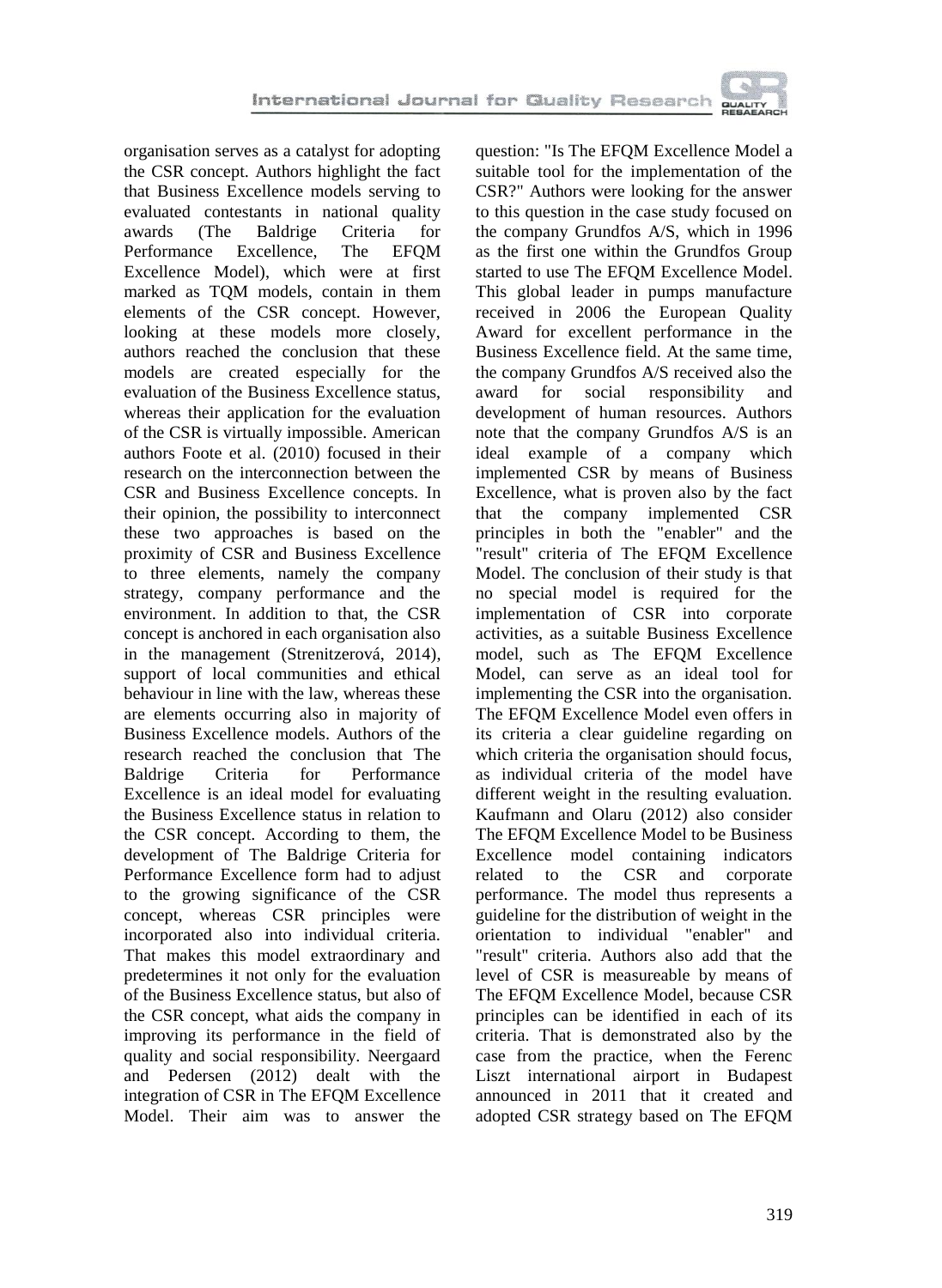

Excellence Model. The airport named this strategy the Commitment to CSR Excellence, as it was created by a combination of quality ideas that are oriented towards excellence and social responsibility.

Despite positive aspects of these approaches (Kok et al., 2001; Neergaard and Pedersen, 2003; Leonard and McAdam, 2003; Porter and Tanner, 2004; Bucur, 2008; Grigg & Mann, 2008; Foote et al., 2010; Fibuch and van Way, 2012; Craddock, 2013; Abuhejleh and Yehia, 2014; Gorenak, 2015; Jankalová and Jankal, 2016; Jankal and Jankalová, 2016), is a critical review of the Business Excellence Models presented in (Kok et al., 2001; Talwar, 2011; Dahlgaard et al., 2013; Abuhejleh and Yehia, 2014; Jankalová and Jankal, 2016). The Cubrix, similarly as Business Excellence models, contains CSR principles, but only in relation to employees, customers, suppliers and the company. The said four groups belong to stakeholders, but there are many other stakeholders in addition to them (primary/secondary, internal/external), with which the company comes into contact. The main shortcoming of the Cubrix model is in its orientation to a narrow group of stakeholders (van narrow group of stakeholders Marrewijk, 2003; van Marrewijk, 2010). For instance, Hardjono and van Marrewijk (2001) propose for the full adoption of Business Excellence and CSR concept to focus on four groups: economic prosperity, environmental quality, social equity, principles. According to authors Garvare and Isaksson (2005) it is necessary to respect principles of the triple-bottom-line, what can be achieved by connecting TQM, Business Excellence and the idea of sustainable development. Frolova and Lapina (2014) propose interconnection of Business Excellence and CSR through QMS and TQM, what can assure the quality of processes and quality of needs of stakeholders. In (Kok et al., 2001; van Marrewijk et al., 2004; Čierna, 2008; Rostášová and Žiačková, 2010; Kaufmann and Olaru, 2012; Neergaard and Pedersen,

2012; Nicolaides, 2015) is The EFQM Excellence Model considered to be an ideal tool for the evaluation of the Business Excellence status in relation to the CSR concept. This approach has its shortcomings, as an ideal Business Excellence model should contain the CSR concept in all criteria, whereas The EFQM Excellence Model contains CSR principles in 29 subcriteria from the total 32, what represents 90.63 % (Jankalová and Jankal, 2016).

Based on theoretical background review, there is no single unified methodology for the evaluation of the Business Excellence status in relation to the CSR concept. Mentioned methodologies (models, initiatives and approaches) do have positive aspects, but also significant negative ones, what creates space for the identification of bases for the evaluation of Business Excellence status in relation to the CSR concept.

The aim of this paper is to identify bases for the evaluation of Business Excellence status in relation to the CSR concept. The most important tasks include:

- to identify internal and external factors affecting Business Excellence status,
- to identify CSR areas for the needs of evaluation of the Business Excellence status.

# **2. Methodology**

The aim of this paper is to identify bases for the evaluation of Business Excellence status in relation to the CSR concept. The fulfilment of the main objective was preceded by research objectives:

- analysis of theoretical studies about existing approaches to the evaluation of Business Excellence status in relation to the CSR concept,
- identification of internal and external factors affecting the Business Excellence status,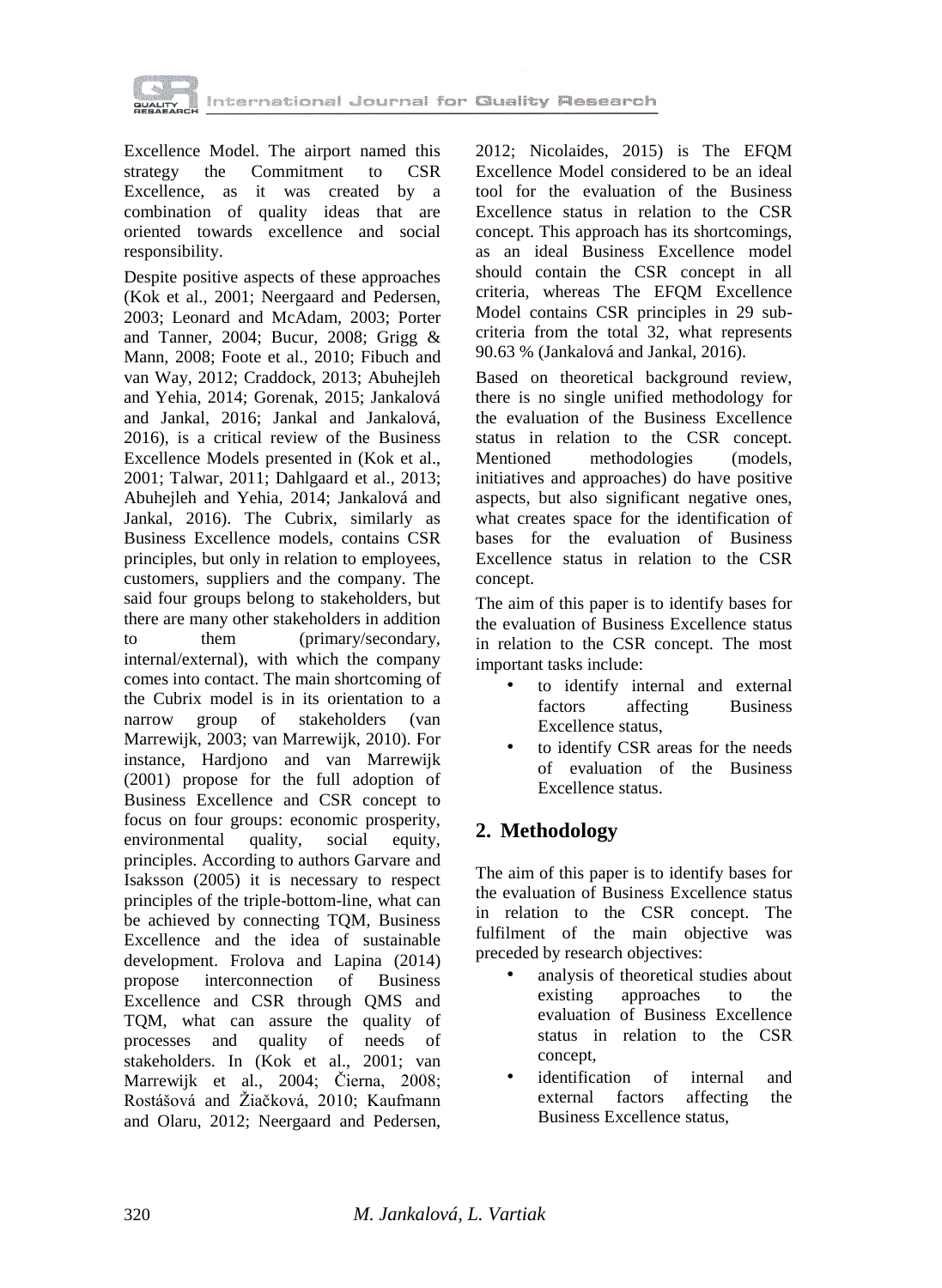

- identification of CSR areas for the needs of Business Excellence status evaluation,
- identification of bases for the<br>evaluation of the Business evaluation of the Business Excellence status in relation to the CSR concept.

Primary sources included especially national and foreign scientific publications from the areas of Business Excellence, CSR, sustainable development, TQM, TQEM, business ethics and environmental management. The following scientificresearch methods were used: methods for obtaining and collection of information (compilation, selection), methods for processing information (excerption, analysis, synthesis, comparison, and concretization) and methods for evaluation and interpretation of results (abstraction, induction, deduction, determination, and generalization).

### **3. Results**

### **3.1. Identification of internal and external factors affecting the Business Excellence status**

The notion of Business Excellence is connected with success factors of the company, which are presented by various approaches. Some are designed to contain recommendations (new 7-S Model, eight attributes of excellence), others serve for the identification of selected human resources competences (Conception of shared responsibility, Concept of core competencies) and there are also those consisting of internal and external factors (Leavitt's diamond, McKinsey 7-S Framework, Critical success factors by K. H. Chung (CSF), MIT 90's, Extended CSF concept). It is the last groups of approaches to the definition of success factors of the company that serves for the identification of internal and external factors affecting Business Excellence (table 1, table 2).

| <b>THOIC IT INTERNATIONAL PROCESS THE COLLEGITY</b> |                      |                           |                       |                           |                         |  |
|-----------------------------------------------------|----------------------|---------------------------|-----------------------|---------------------------|-------------------------|--|
| Model                                               | Leavitt's<br>diamond | McKinsey 7-S<br>Framework | CSF by K.<br>H. Chung | <b>MIT 90's</b>           | Extended<br>CSF concept |  |
| Internal factors                                    | structure            | structure<br>strategy     | structure<br>human    |                           | strategy                |  |
|                                                     | tasks                | systems                   | resources             | processes                 |                         |  |
|                                                     |                      | skills                    | strategy              | people and<br>their roles | structure               |  |
|                                                     | technology           | style                     |                       | organizational            |                         |  |
|                                                     |                      | staff                     | operation             | strategy                  | culture                 |  |
|                                                     | people               | shared values             | system                | technology                |                         |  |

**Table 1.** Internal success factors of the company

(prepared by paper authors, based on D'Aveni and Gunther, 1994; Chung, 1986; Management Mania, 2016; Management Mania, 2015; Peters, Waterman and Phillips, 1980)

According to the table 1 the most frequently occurring internal success factors of the company can be identified:

- structure (organizational structure),
- 
- strategy.
- human resources,
- technology.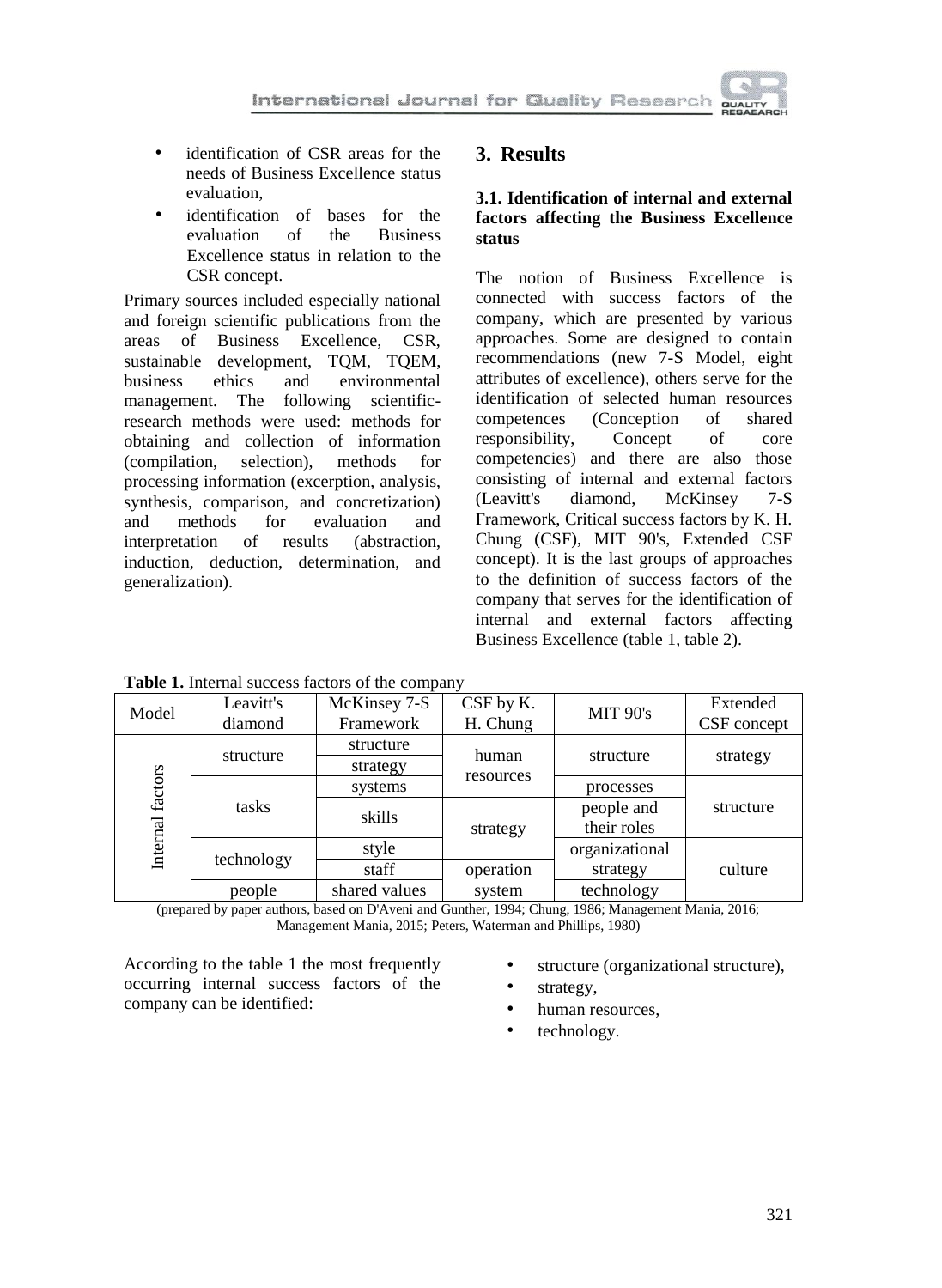

| Model               | CSF by K. H. Chung         | <b>MIT 90's</b>        | <b>Extended CSF concept</b> |  |
|---------------------|----------------------------|------------------------|-----------------------------|--|
| factors<br>External | cultural-social influences | socio environment      | state interventions         |  |
|                     |                            |                        | labour market               |  |
|                     | economic influences        | economic environment   | environmental requirements  |  |
|                     |                            |                        | territorial administration  |  |
|                     |                            |                        | market of products and      |  |
|                     | market influences          | science and technology | services                    |  |
|                     |                            | development            | market of capital           |  |

**Table 2.** External success factors of the company

(prepared by paper authors, based on Chung, 1986; Jankelová, 2015; Management Mania, 2015)

According to the table 2 the most frequently occurring external success factors of the company can be identified:

- society (social influences),
- economic (economic influences),
- market (market influences).

Step 2 (table 3) is the identification of these internal and external factors in definitions of nine basic principles of Business Excellence as determined by Porter and Tanner (2004)

(leadership; customer focus; strategic alignment; organizational learning, innovation and improvement; people focus; partnership development; fact-based processes management; results focus; social responsibility). The reason for the choice of this approach is the fact that it is the output of comparison of globally most frequently used models of Business Excellence.

| Table 3. Identification of internal and external factors affecting the Business Excellence status |  |
|---------------------------------------------------------------------------------------------------|--|
| $(I.)$ (authors)                                                                                  |  |

| <b>Internal factors</b>                                                                                 |                                                           |                                                                                                                                                  |  |  |  |
|---------------------------------------------------------------------------------------------------------|-----------------------------------------------------------|--------------------------------------------------------------------------------------------------------------------------------------------------|--|--|--|
| <b>Basic principle of Business</b><br>Factor<br>Excellence                                              |                                                           | Definition                                                                                                                                       |  |  |  |
| Structure<br>(organizational<br>structure)                                                              | leadership                                                | clear specification of the organisational<br>structure and guidance of people in line with<br>determined objectives and values of the<br>company |  |  |  |
| strategy                                                                                                | strategic alignment                                       | definition of strategy, its focus and future<br>development                                                                                      |  |  |  |
| human resources                                                                                         | customer focus                                            | motivation of human resources and focus on<br>the development of their knowledge, skills<br>and creativity                                       |  |  |  |
| technology                                                                                              | organizational learning,<br>innovation and<br>improvement | stimulation in the area of organisational and<br>individual learning, innovations and new<br>technologies                                        |  |  |  |
| <b>External factors</b>                                                                                 |                                                           |                                                                                                                                                  |  |  |  |
| Factor                                                                                                  | <b>Basic principle of Business</b><br>Excellence          | Definition                                                                                                                                       |  |  |  |
| society (social<br>influences)<br>economic<br>(economic<br>influences)<br>market (market<br>influences) | social responsibility                                     | social responsibility, ethical behaviour on the<br>market and creation of economic value                                                         |  |  |  |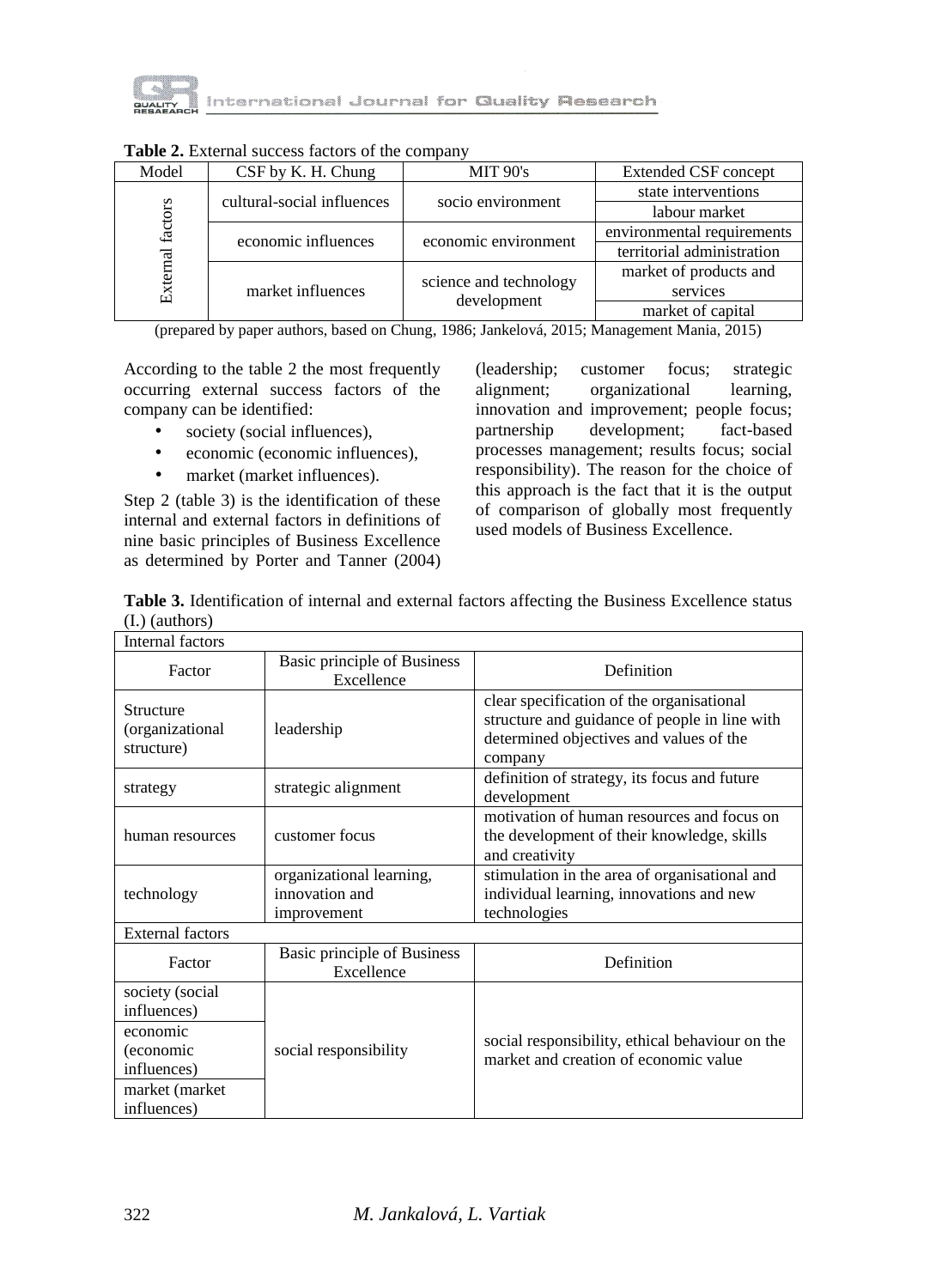

Identified internal and external success factors of the company (table 1, table 2) are missing those that can be identified in<br>remaining basic Business Excellence remaining basic Business Excellence

principles according to Porter & Tanner (2004): customer focus; partnership development; fact-based processes management (table 4).

**Table 4.** Identification of internal and external factors affecting the Business Excellence status (II.) (authors)

| Internal factors                              |                                                  |                                                                                                               |  |  |
|-----------------------------------------------|--------------------------------------------------|---------------------------------------------------------------------------------------------------------------|--|--|
| Factor                                        | Basic principle of<br><b>Business Excellence</b> | Definition                                                                                                    |  |  |
| processes                                     | fact-based processes<br>management               | process management on the grounds of<br>feedback from customers and from intra-<br>company processes          |  |  |
| External factors                              |                                                  |                                                                                                               |  |  |
| Factor                                        | Basic principle of<br><b>Business Excellence</b> | Definition                                                                                                    |  |  |
| <b>Customers</b><br>(customer)<br>influences) | customer focus                                   | adjustment of products and services to<br>requirements of customers                                           |  |  |
| Partnership<br>(partnership)<br>influences)   | partnership development                          | creation and maintenance of long-term and<br>strategically beneficial relationships with<br>external partners |  |  |

### **Identification of CSR areas for the needs of the Business Excellence status evaluation**

The first step is the identification of most frequently occurring areas of CSR (table 5). They will subsequently serve for the needs of Business Excellence status evaluation in relation to the CSR concept. Opinions about the division of CSR areas differ, as a result of which we can identify following eight CSR areas:

- $\bullet$  economic (EC),
- $\bullet$  social (SO),
- environmental/ecological (EN),
- $\bullet$  ethical (ET),
- $\bullet$  legal (LG),
- philanthropic (PI),
- voluntariness (VO),
- stakeholder (SH).

According to fourteen selected opinion directions the most frequently occurring CSR areas include these areas:

- economic.
- social.
- environmental (ecological),
- ethical.
- legal.

Although the ethical and legal area of CSR is found in the remaining three areas, i.e.<br>economic social and environmental economic, social and environmental (ecological), they are present only marginally. As the achievement of the<br>Business Excellence status assumes Excellence status assumes successfulness in all activities of the company, such activities should be performed in compliance with applicable legal regulations and ethical principles. It is therefore necessary to focus for the needs of the Business Excellence status evaluation also on the ethical and legal area in addition to the economic, social and environmental (ecological) area of the CSR.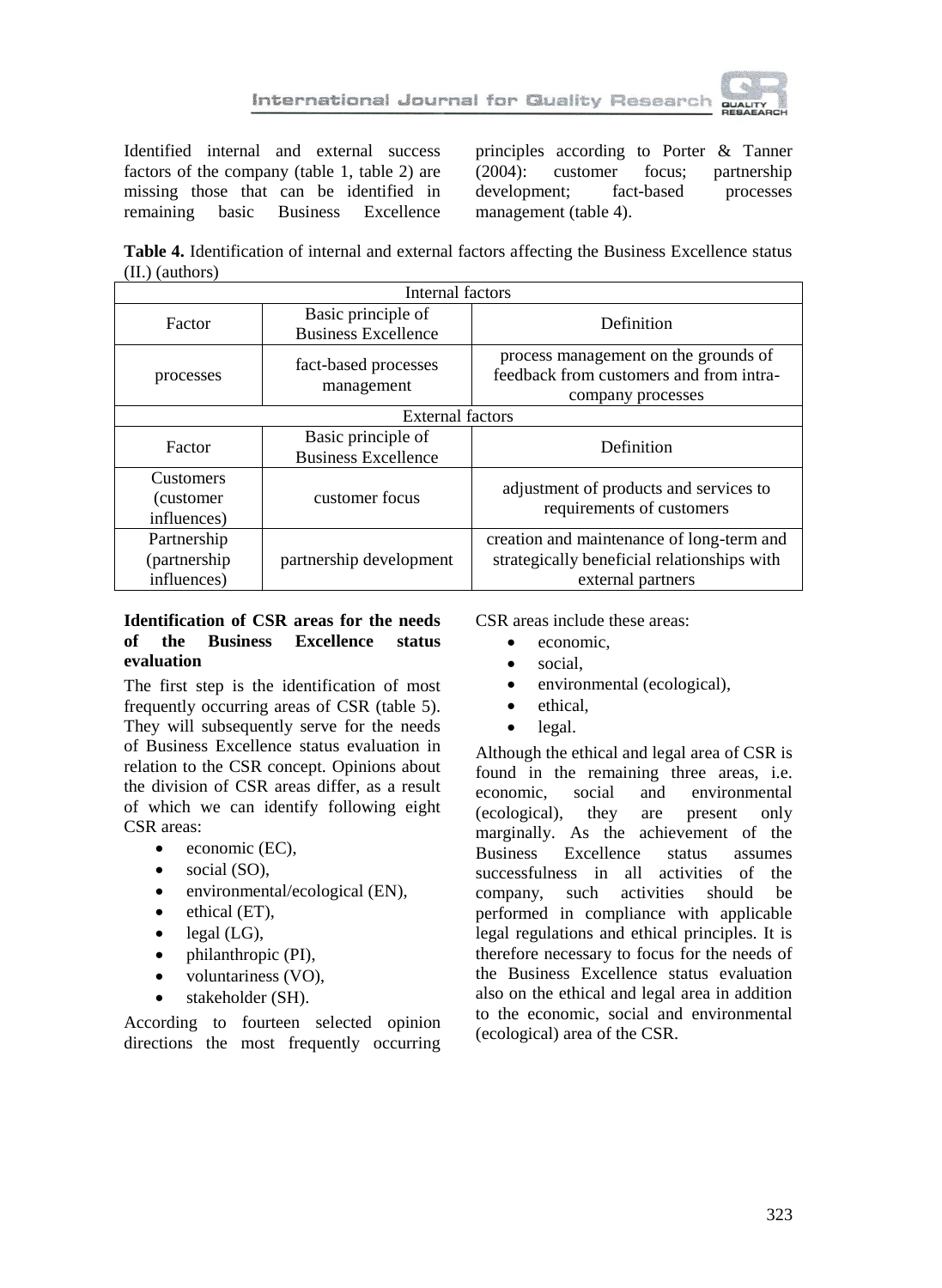

#### **Table 5. CSR areas in the literature**

| Authors                       |    | CSR areas |    |    |    |    |           |           |
|-------------------------------|----|-----------|----|----|----|----|-----------|-----------|
|                               | EC | <b>SO</b> | EN | ET | LG | PI | <b>VO</b> | <b>SH</b> |
| Mutz and Egbringhoff (2008)   |    |           |    |    |    |    |           |           |
| Lakin and Scheubel (2010)     |    |           |    |    |    |    |           |           |
| Kuldová (2010)                |    |           |    |    |    |    |           |           |
| Trnková (2005)                |    |           |    |    |    |    |           |           |
| Prskavcová et al. (2008)      |    |           |    |    |    |    |           |           |
| Uddin et al. (2008)           |    |           |    |    |    |    |           |           |
| Carroll (1979)                |    |           |    |    |    |    |           |           |
| Remišová et al. (2013)        |    |           |    |    |    |    |           |           |
| Garriga and Mele (2004)       |    |           |    |    |    |    |           |           |
| Dahlsrud (2008)               |    |           |    |    |    |    |           |           |
| Scully (2015)                 |    |           |    |    |    |    |           |           |
| Slack et al. (2013)           |    |           |    |    |    |    |           |           |
| Jucan and Jucan (2010)        |    |           |    |    |    |    |           |           |
| Akdoğan, Tanç & Cingöz (2011) |    |           |    |    |    |    |           |           |

(prepared by paper authors, based on Mutz and Egbringhoff, 2008; Lakin and Scheubel, 2010; Kuldová, 2010; Trnková, 2005; Prskavcová et al., 2008; Uddin, Hassan and Tarique, 2008; Carroll, 1979; Remišová et al., 2013; Garriga and Mele, 2004; Dahlsrud, 2008; Scully, 2015; Slack et al., 2013; Jucan and Jucan, 2010; Akdoğan et al., 2011)

The second step is the proposal of activities that should be performed for the purpose of interconnection of identified areas of CSR with Business Excellence. Proposed activities were chosen on the grounds of recommendations of authors dealing with the issue in question (Steinerová et al., 2008; Bussard et al., 2012; Džupina and

Bosmanová, 2013), whereas the relation of these activities to the CSR concept as well as the Business Excellence concept was taken into account. The interconnection of CSR areas with Business Excellence can be achieved by the performance of activities specified in the table 6.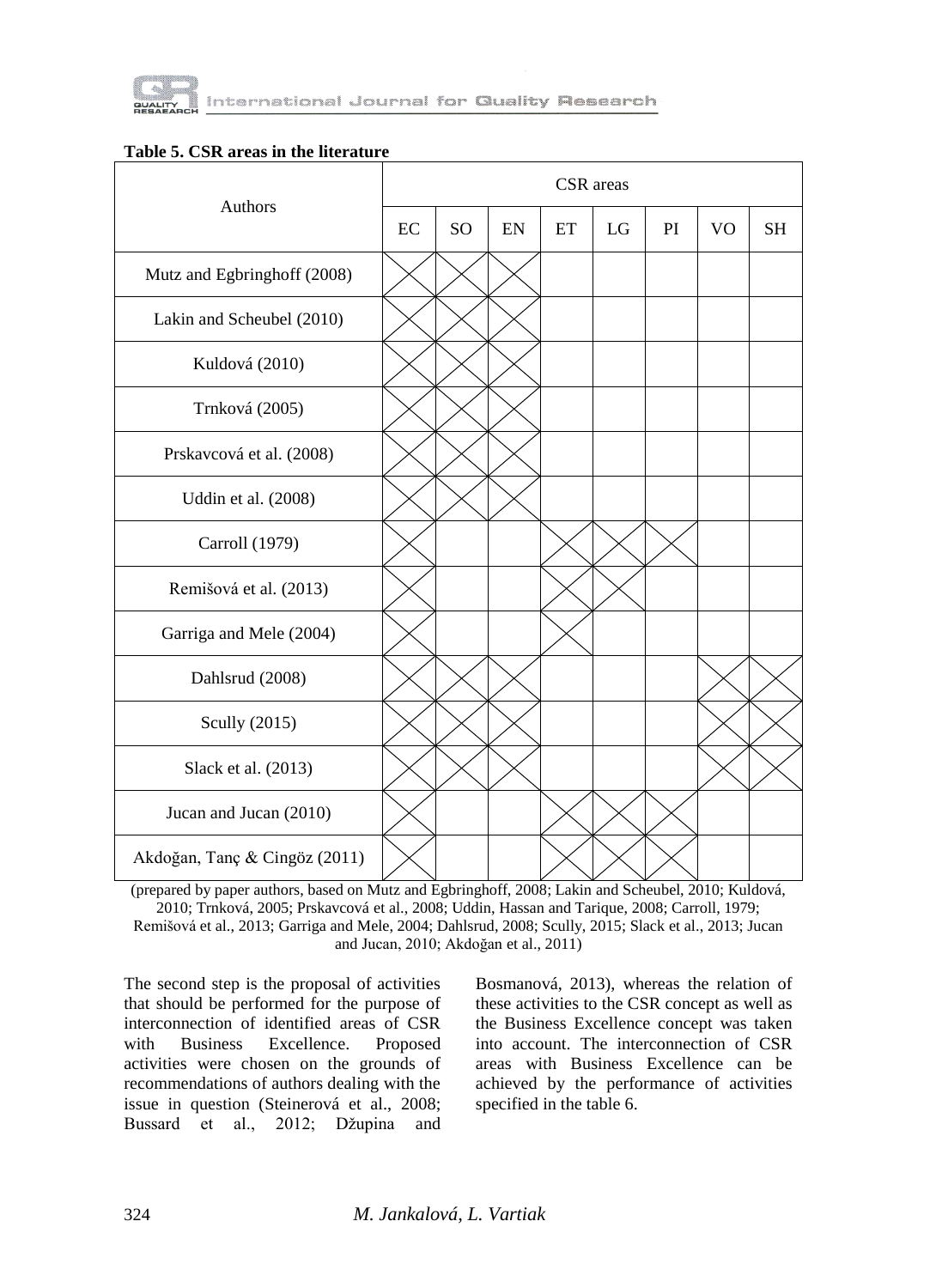

International Journal for Quality Research

|                            | of interconnection of Cort areas with Business Executive (authors)                                                                                                                                                                                                                                                                                                                                                                   |  |  |
|----------------------------|--------------------------------------------------------------------------------------------------------------------------------------------------------------------------------------------------------------------------------------------------------------------------------------------------------------------------------------------------------------------------------------------------------------------------------------|--|--|
| CSR area                   | Activities                                                                                                                                                                                                                                                                                                                                                                                                                           |  |  |
| economic                   | effective functioning of corporate processes by means<br>$\bullet$<br>of compliance with good governance principles (good<br>governance - process of making the best possible<br>decisions)<br>provision of continuous economic development<br>monitoring local, national and global economy<br>creation of positive relationships with investors,<br>customers and business partners<br>transparency and refusal of corruption<br>٠ |  |  |
| social                     | emphasis on health and safety at the workplace<br>$\bullet$<br>support of education and development of human<br>resources<br>support of disadvantaged population groups and<br>equality of opportunities<br>contributing to the improvement of life quality of<br>citizens<br>support of local community<br>$\bullet$                                                                                                                |  |  |
| environmental (ecological) | creation of recycling programme<br>$\bullet$<br>preventing waste production<br>energy and water saving<br>utilisation of environmentally sound materials<br>$\bullet$<br>protection of natural resources<br>$\bullet$                                                                                                                                                                                                                |  |  |
| ethical                    | creation and compliance with the code of ethics<br>$\bullet$<br>marketing ethics<br>$\bullet$<br>quality and safe products and services<br>٠<br>truthful marking of products<br>$\bullet$<br>payment of invoices in exact amount and on time<br>$\bullet$                                                                                                                                                                            |  |  |
| legal                      | compliance with laws and regulations<br>$\bullet$<br>observation of human rights and labour standards<br>protection of occupational health and safety<br>protection of intellectual property<br>active and voluntary engagement in public policy                                                                                                                                                                                     |  |  |

#### **Table 6.** Activities of interconnection of CSR areas with Business Excellence (authors)

## **5. Conclusions**

The aim of this paper was to identify bases for the Business Excellence status evaluation in relation to the CSR concept. It is necessary to take into account the following in the identification of bases for the Business Excellence status evaluation in relation to the CSR concept:

**Finding 1:** internal factors (structure/ organizational structure; strategy; human resources; technology; processes) and external factors (society/social influences; economic/economic influences; market/market influences; customers/customer influences; partnership/partnership influences) affecting Business Excellence of the company

Finding 2: areas of CSR for the needs of Business Excellence status evaluation (economic, social, environmental/ecological, ethical and legal)

**Finding 3:** interconnection of CSR areas with Business Excellence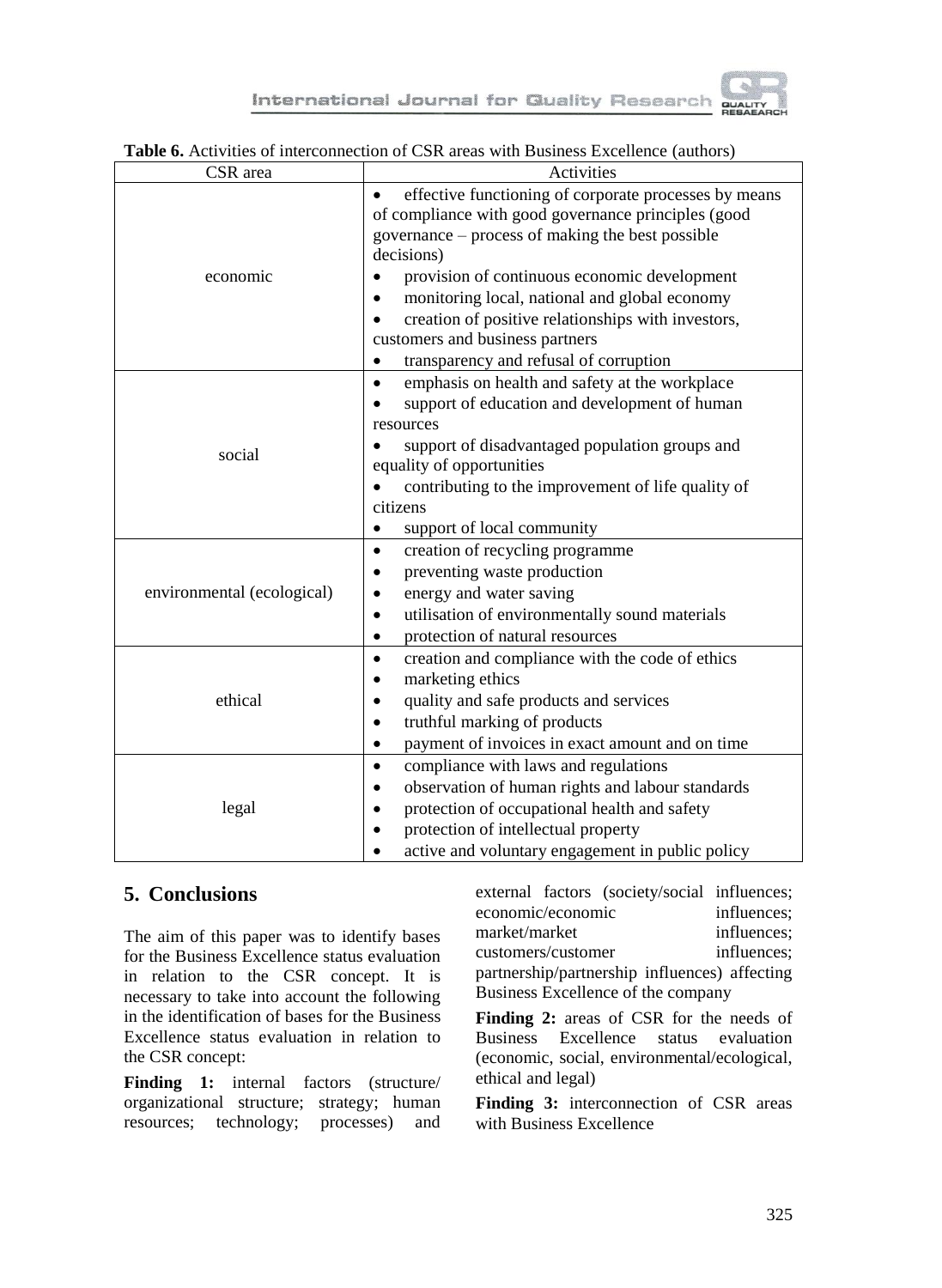

After the fulfilment of these tasks it is possible to identify following bases for the Business Excellence status evaluation in relation to the CSR concept:

- to avoid shortcomings of existing approaches (CSR principles should be present in all evaluation criteria; CSR principles should be present also in the process itself);
- to focus on all company stakeholders;
- to take into account identified internal (structure/organizational structure; strategy; human resources; technology; processes) and external factors affecting Business Excellence (society/social influences; economic/economic influences; market/market influences; customers/customer influences; partnership/ partnership influences);
- to focus on CSR areas for the needs of the Business Excellence status evaluation (economic, social,

environmental/ecological, ethical and legal);

to select criteria for the Business Excellence status evaluation in relation to the CSR concept on the grounds of a comparative analysis of globally most frequently used Business Excellence models (The Baldrige Criteria for Performance Excellence, The Canadian Framework for Business Excellence, The Australian Business Excellence Framework, The EFQM Excellence Model, The Singapore Business Excellence Framework).

**Acknowledgment:** The paper was conducted within the project VEGA 1/0916/15 offered by The Ministry of Education, Science, Research and Sport of the Slovak Republic.

### **References:**

- Abuhejleh, A., & Yehia, S. (2014). EFQM Framework for Corporate Social Responsibility in Healthcare Sector. *International Journal of Business Quantitative Economics and Applied Management Research*, *1*(7), 46-67.
- Akdoğan, A., Tanç, A., & Cingöz, A. (2011). The Relationship between Corporate Social Responsibility and Environmentally Responsible Behavior. In: *3rd International Conference on Governance, Fraud, Ethics & Social Responsibility*. Scientific meeting point for the studies on accounting, finance, auditing, taxation and related law. June 7-11, Nevsehir Trakya University – Nevşehir University.
- Arabia CSR Network (2016). *About us*. Retrieved from: http://www.arabiacsrnetwork.com/ pages/about-us
- Bucur, M. (2008). Studies and research regarding implementation of CSR in organizations. In: *Proceedings of International Conference on Economics, law and Management 2008 (ICELM-3)*. June 4-7, Tirgu Mureş, Petru Maior University, Romania.
- Bussard, A., Markuš, M., Bunčák, M., & Marček, E. (2012). *Spoločensky zodpovedné podnikanie: Prehľad základných princípov a príkladov*. Bratislava: Nadácia Integra.
- Carroll, A. B. (1979). A Three-Dimensional Conceptual Model of Corporate Performance. *The Academy of Management Review*, *4*(4), 497-505.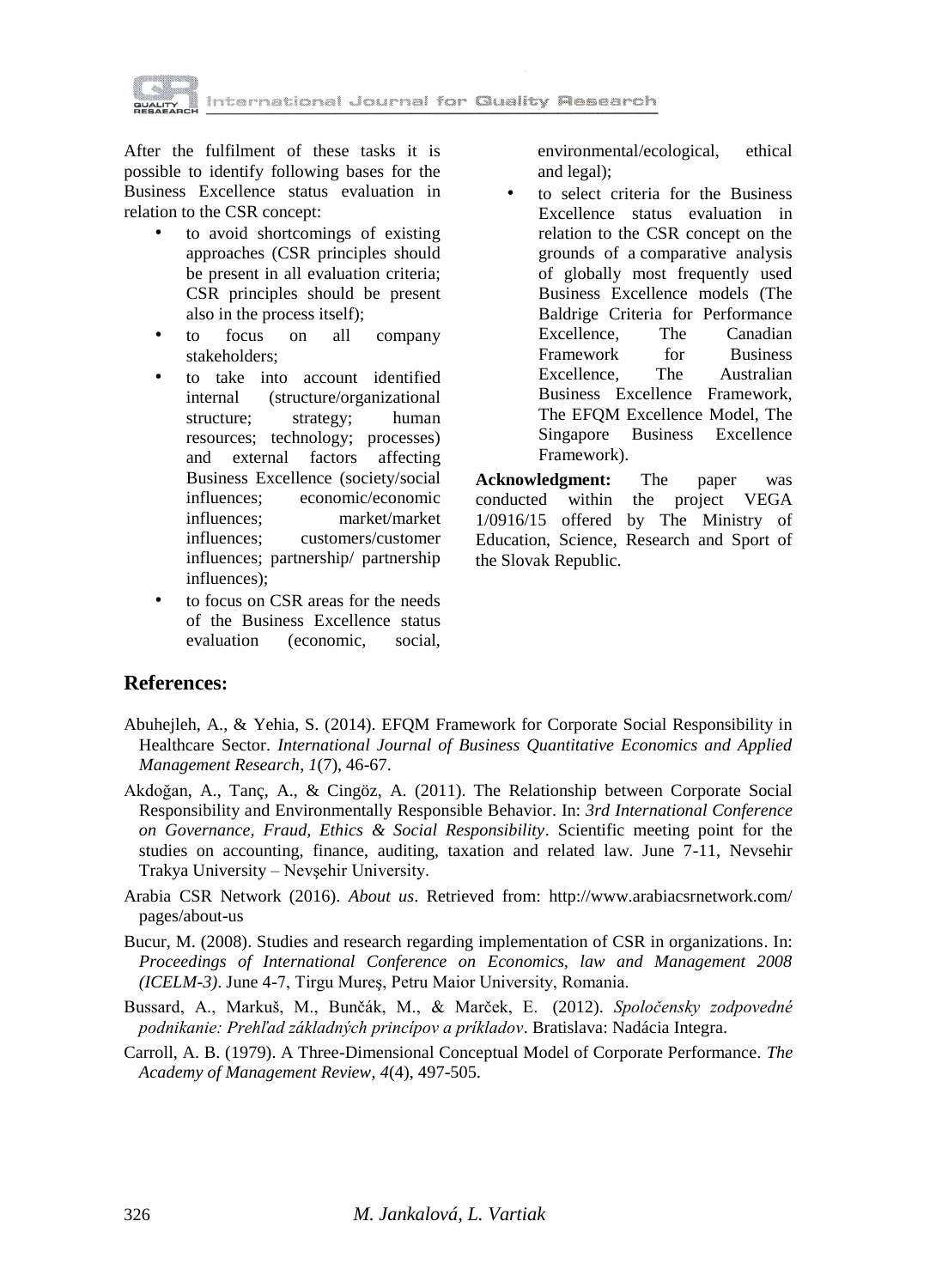

- Craddock, W. T. (2013). How Business Excellence Models Contribute to Project Sustainability and Project Success. In: G. Silvius, J. Tharp (Eds.), *Sustainability Integration for Effective Project Management*. Hershey, PA: IGI Global".
- Čierna, H. (2008). *Spoločensky zodpovedné podnikanie a model výnimočnosti*. Banská Bystrica: Univerzita Mateja Bela – Ekonomická fakulta.
- D'aveni, R., & Gunther, R. (1994). *Hypercompetition: Managing the Dynamics of Strategic Maneuvering.* New York: The Free Press.
- Dahlgaard, J. J., Chen, Ch.-K., Jang, J.-Y., Banegas, L. A., & Dahlgaard-Park, S. M. (2013). Business excellence models: limitations, reflections and further development. *Total Quality Management & Business Excellence*, *24*, 5-6, 519-538.
- Dahlsrud, A. (2008). How Corporate Social Responsibility is defined: an Analysis of 37 Definitions. *Corporate Social Responsibility and Environmental Management*, *15*(1), 1-13.
- Džupina, M., & Bosmanová, Z. (2013). Vzťah slovenských spotrebiteľov k zodpovednému podnikaniu. *Selye e-studies*, *4*(3), 1-13.
- EFQM (2012). *An Overview of the EFQM Excellence Model*. Brussels: EFQM.
- EFQM (2015). *EFQM framework for sustainability*. Brussels: EFQM.
- Fibuch, E., & van Way, Ch. (2012). Sustainability: A Fiduciary Responsibility of Senior Leaders? *Physician Executive*, *38*(2), 36-43.
- Foote, J., Gaffney, N., & Evans, J. R. (2010). Corporate social responsibility: Implications for performance excellence. *Total Quality Management & Business Excellence*, *21*(8), 799-812.
- Frolova, I., & Lapina, I. (2014). Corporate social responsibility in the framework of quality management. *Procedia – Social and Behavioral Sciences*, *156*, 178-182.
- Garriga, E., & Mele, D. (2004). Corporate Social Responsibility Theories: Mapping the Territory. *Journal of Business Ethics*, *53*(1-2), 51-71.
- Garvare, R., & Isaksson, R. (2005). Organisational sustainability management through minimised business excellence models. *Total Quality Management & Excellence*, *33*(3), 33- 40.
- Geodis (2015). *Business Excellence*. Retrieved from: http://www.geodis.com/businessexcellence-@/en/view-3500-category.html?servername=geodis-valenda.com/1864
- Ghobadian, G., Galler, D., & Hopkins, M. (2007). TQM and CSR Nexus. *International Journal of Quality and Reliability Management*, *24*, 2, 704-721.
- Grigg, N., & Mann, R. (2008). Review of the Australian Business Excellence Framework: A comparison of national strategies for designing, administering and promoting Business Excellence Frameworks. *Total Quality Management & Business Excellence*, *19*(11), 1173- 1188.
- Gorenak, Š. (2015). European Foundation for Quality Management Excellence Model Can Encourage ISO 26000 Implementation. In: Bobek, V. (Ed.), *Perspectives on Business and Management*. Rijeka, Croatia: InTech.
- Hardjono, T. W., & van Marrewijk, M. (2001). The Social Dimensions of Business Excellence. *Corporate Environmental Strategy*, *8*(4), 223-233.
- Heller, R. (1997). *In Search of European Excellence: The 10 Key Strategies of Europe's Top Companies*. London: Harper & Collins.
- Chung, K. H. (1986). *Management: critical success factors*. Boston: Allyn and Bacon.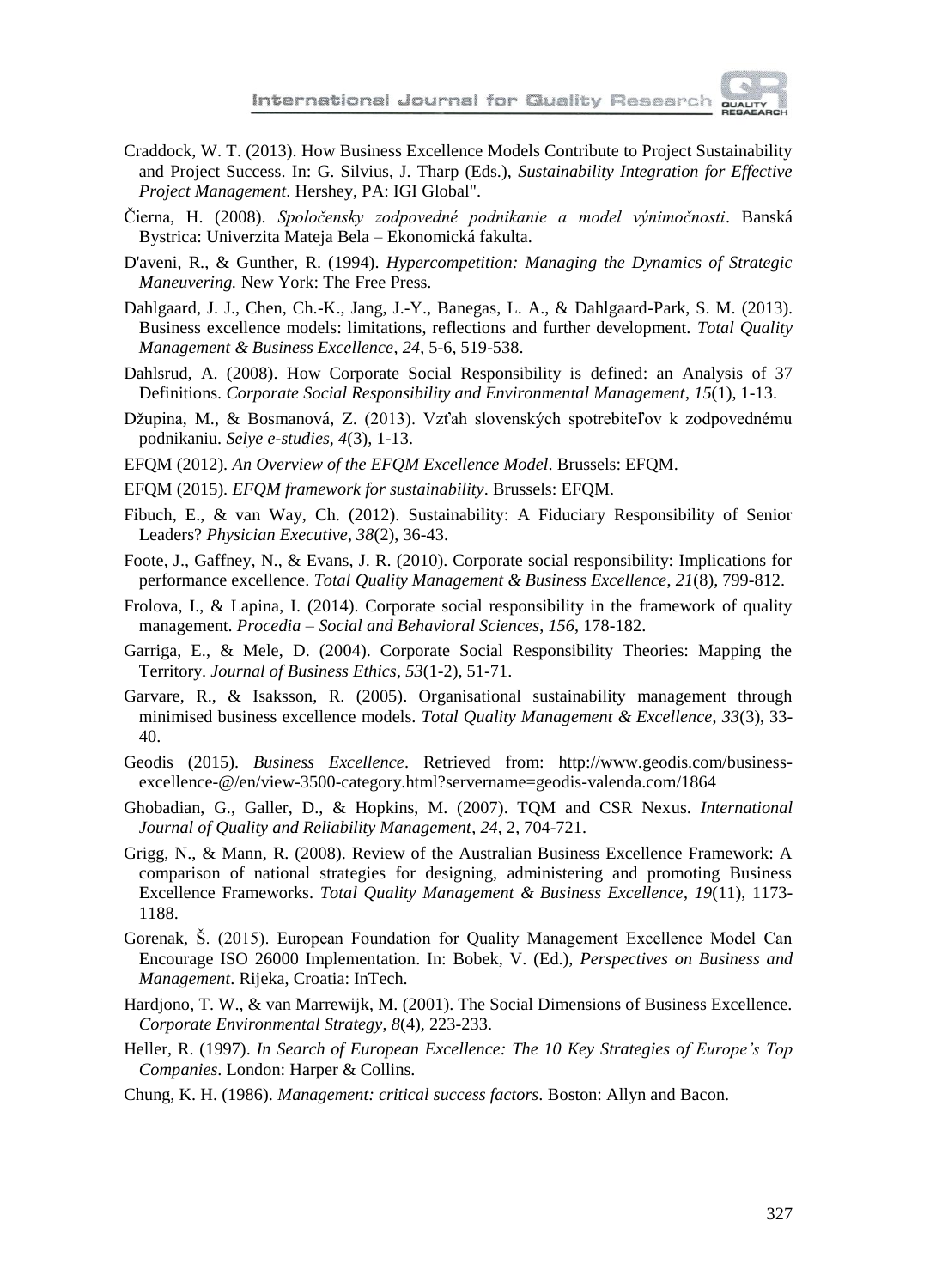

nternational Journal for Guality Research

- Jankal, R., & Jankalová, M. (2016). The application of The EFQM Excellence Model by the evaluation of Corporate Social Responsibility activities of companies. *Procedia Economics and Finance*, *39*, 660-667.
- Jankalová, M. (2011). Komplexné hodnotenie podniku. In: J. Štofková et al., *Manažment podniku*. Žilina: EDIS.
- Jankalová, M., & Jankal, R. (2016). The proximity rate of the Corporate Social Responsibility concept in the Excellence Models. *Quality – Access to Success*, *17*(155), 71-83.
- Jankelová, N. (2011). *Pohľady na faktory úspešnosti podnikov.* Retrieved from: http://www. akademickyrepozitar.sk/sk/repozitar/pohlady-na-faktory-uspesnosti-podnikov.pdf
- Jucan, C. N., & Jucan, M. S. (2010). Dimensions and Challenges of Social Responsibility. *Annales Universitatis Apulensis Series Oeconomica*, *12*(1), 238-247.
- Kaufmann, M., & Olaru, M. (2012). The impact of Corporate Social Responsibility on Business Performance – can it be measured, and if so, how? In: *The Berlin International Economics Congress 2012*. March 7th-10th, 1-16.
- Kok, P., van der Wiele, T., Mckenna, R., & Brown, A. (2001). A Corporate Social Responsibility Audit within a Quality Management Framework. *Journal of Business Ethics, 31*(4), 285-297.
- Kuldová, L. (2010). *Společenská odpovědnost firem – etické podnikání a sociální odpovědnost v praxi.* Plzeň: OPS.
- Lakin, N., & Scheubel, V. (2010). *Corporate Community Involvement: The Definitive Guide to Maximizing Your Business' Societal Engagement*. Sheffield: Greenleaf Publishing Limited.
- Lee, P. M. (2014). Incorporating the Business Excellence Framework in Business Curriculum. In *18-ICIT: Best Practices in Higher Education.* UiTM-Sarawak ST-8.
- Leonard, D., & McAdam, R. (2003). Corporate social responsibility. *Quality Progress*, *36*(10), 27-32.
- Management mania (2015). *MIT 90's*. Retrieved from: https://managementmania.com/cs/mit-90s
- Management mania (2016). *Leavittův diamant*. Retrieved from: https://managementmania.com/cs/leavittuv-diamant
- Mann, R., Mohammad, M., & Agustin, T. (2011). *Understanding Business Excellence: An Awareness Guidebook for SMEs*. Tokyo: Asian Productivity Organization.
- Mutz, G., & Egbringhoff, J. (2008). Corporate Social Responsibility und Corporate Citizenship. Die Rolle der Arbeitnehmervertretung und Auswirkungen auf die Beschäftigten, In: H. Backhaus-maul, C. Biedermann, S. Näahrlich, J. Polterauer, (Eds.), *Corporate Citizenship in Deutschland: Bilanz und Perspektiven*. Wiesbaden: VS Verlag für Sozialwissenschaften.
- Neergaard, P., & Pedersen, E. R. (2003). Corporate Social Behaviour: Between the rules of the game and law of the Jungle. *Journal of Corporate Citizenship*, *12*, 43-57.
- Neergaard, P., & Pedersen, E. R. (2012). The Business Excellence Model for CSR Implementation? *Nang Yan Business Journal*, *1*(1), 54-59.
- Nicolaides, A. (2015). The paradox of Business Ethics, Quality and Leadership: the path to business sustainability. *African Journal of Hospitality, Tourism and Leisure*, *4*(2), 1-20.
- Peters, T. J., & Waterman, R. H. (1982). *In Search of Excellence: Lessons from America's Best-Run Companies*. New York: Harper & Row.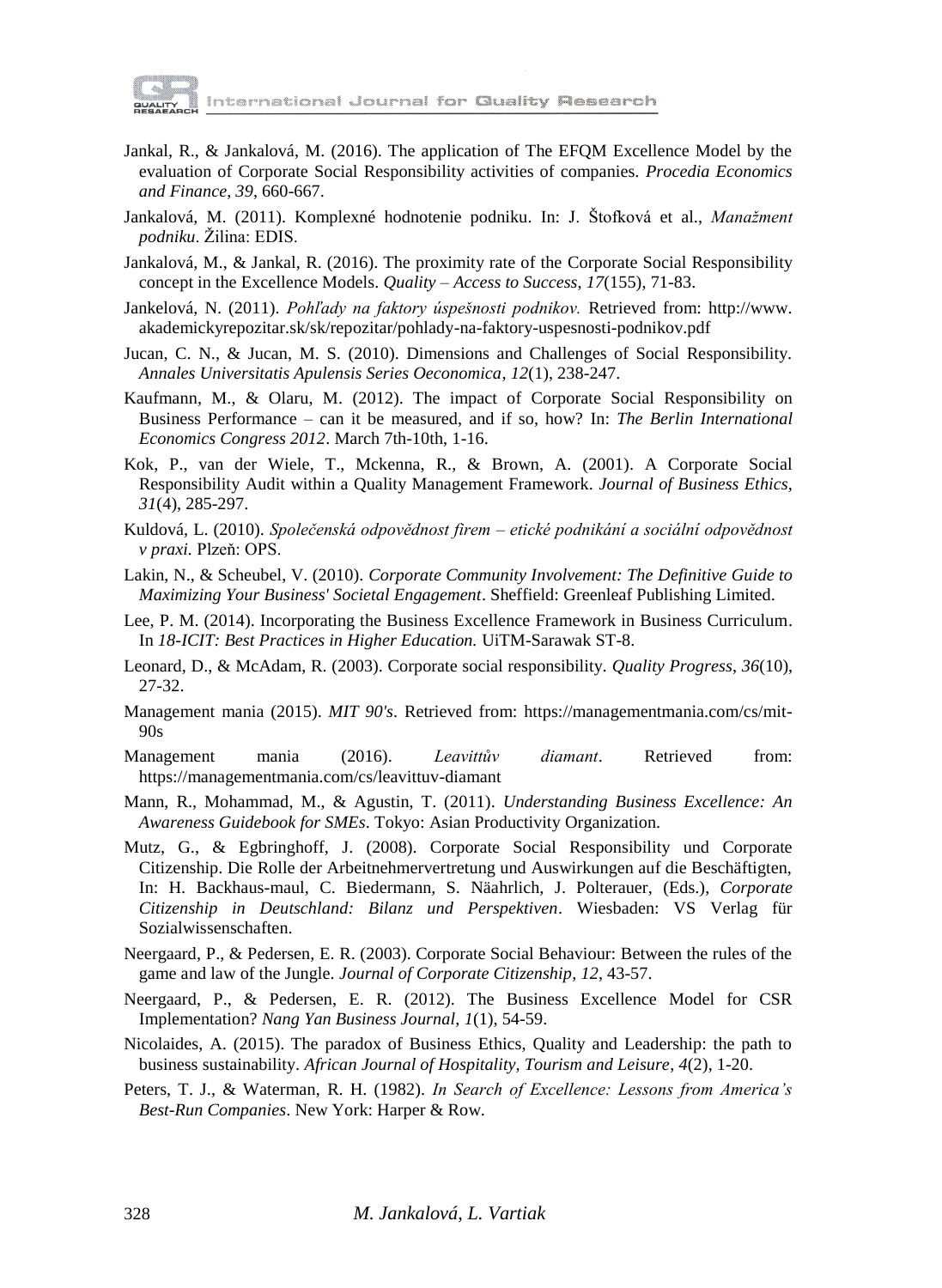

- Peters, T. J., Waterman, R. H., & Phillips, J. R. (1980). Structure is not organization. *Business horizons*, June 1980, 14-26.
- Porter, L., & Tanner, S. (2004). *Assessing Business Excellence*. Oxford: Elsevier Buterworth-Heinemann.
- Prskavcová, M., Maršíková, K., Řehořová, P., & Zbránková, M. (2008). *Společenská odpovědnost firem, lidský kapitál, rovné příležitosti a environmentální management s využitím zahraničních zkušeností*. Liberec: Technická univerzita v Liberci.
- Remišová, A., Búciová, Z., & Fratričová, J. (2013). Spoločenská zodpovednosť podnikov a vedenia ľudí. In: *Manažment v 21. storočí: problémy a východiská*. Trenčín: Vysoká škola manažmentu, 59-65.
- Richards, D., & Medhurst, D. (2006). *Definiton of Business (or Organisational) Excellence*. Erith: D&D Excellence Limited.
- Ringrose, D. (2013). Development of an organizational excellence framework. *The TQM Journal*, *25*(4), 441-452.
- Ritchie, L., & Dale, B. G. (2000). Self-assessment using the business excellence model: A study of practice and process. *International Journal of Production Economics*, *66*(3), 241- 254.
- Rostášová, M., & Žiačková, V. (2010). Spoločenská zodpovednosť a model výnimočnosti v organizáciách. In: *MARVI = Marketing vzdelávacích inštitúcií: 2. ročník medzinárodnej vedeckej konferencie*. Medzinárodné stretnutie pedagogických a vedeckých pracovníkov univerzít a iných vzdelávacích inštitúcií, ako aj zástupcov reklamných agentúr Fact or Fiction. Žilina, Slovakia.
- Saunders, M., & Mann, R. (2007). *Business Excellence Tools: The tools used by companies at different stages of Business Excellence maturity*. Palmerston North: Centre for Organisational Excellence Research.
- Scully, M. (2017). *Five Dimensions of Corporate Social Responsibility*. Retrieved from: http://smallbusiness.chron.com/five-dimensions-corporate-social-responsibility-54700.html
- Slack, N., Brandon-Jones, A., & Johnston, R. (2013). *Operations Management*. New York: Financial Times.
- SPRING SINGAPORE (2011). *Corporate Social Responsibility makes business sense*. Retrieved from: https://www.spring.gov.sg/Building-Trust/Business-Excellence/Documents/ BE\_LJ\_corporate\_social\_Responsibility\_makes\_business\_sense.pdf
- Steinerová, M., Václavíková, A., & Mervart, R. (2008). *Společenská odpovědnost firem: Průvodce nejen pro malé a střední podniky*. Praha: Business Leaders Forum.
- Strenitzerová, M. (2014). Spoločensky zodpovedné podnikanie nová výzva pre Slovenskú poštu, a. s. In: *IPoCC - International Postal and e-Communications Conference*. September 18th-19th, 2014, Pardubice, 155-160.
- Svozilová, A. (2011). *Zlepšování podnikových procesů*. Praha: Grada Publishing.
- Talwar, B. (2011). Comparative study of framework, criteria and criterion weighting of excellence models. *Measuring Business Excellence*, *15*(1), 49-65.
- Tidd, J., Bessant, J., & Pavitt, K. (2005). *Managing Innovation: Integrating Technological, Market and Organizational Change*. West Essex: John Wiley & Sons.
- Trnková, J. (2005). Co znamená společenská odpovědnost firem? In: Kolektív autorov. *Napříč společenskou odpovědností firem.* Kladno: AISIS.